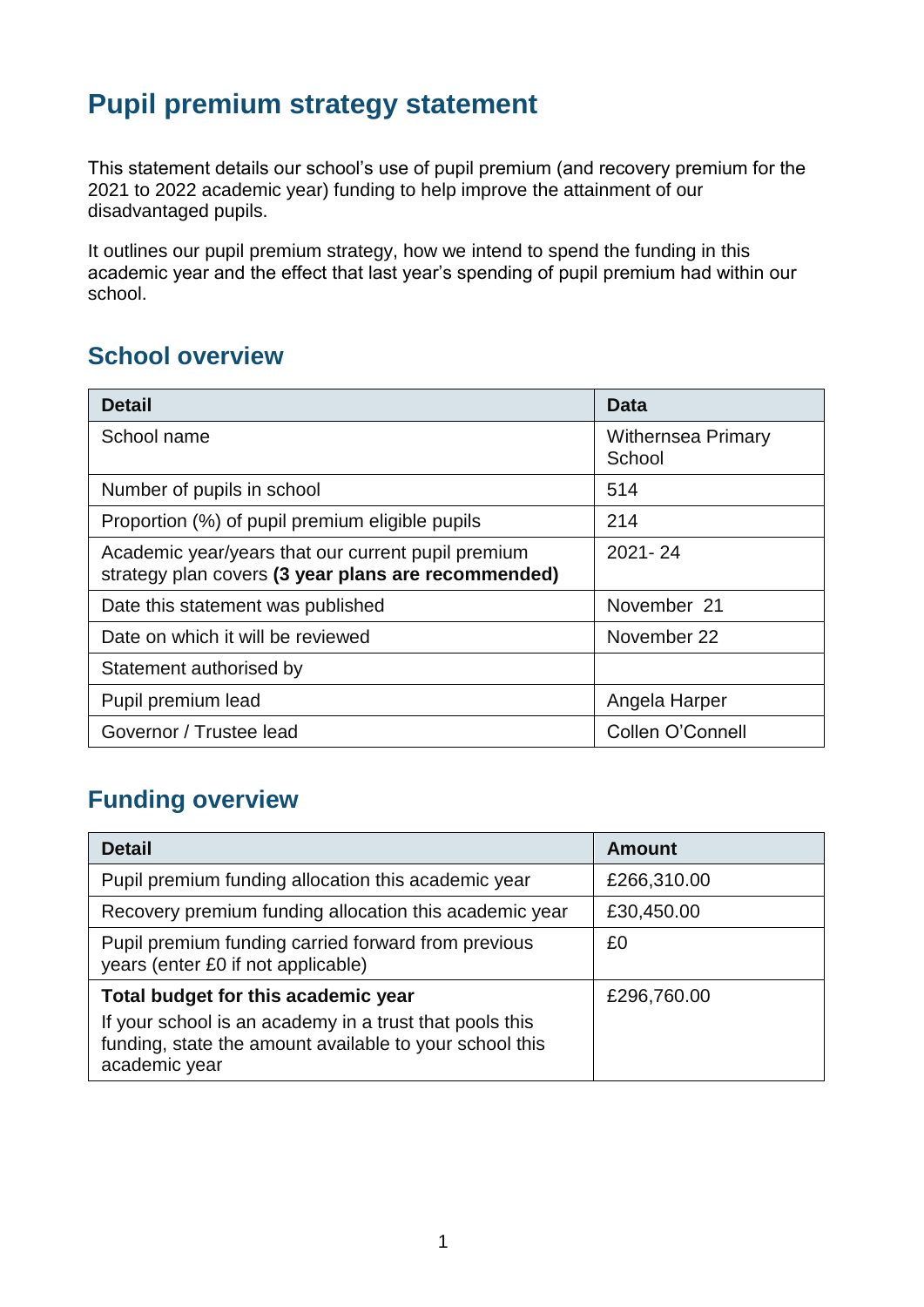# **Part A: Pupil premium strategy plan**

## **Statement of intent**

*Our school is welcoming, positive and successful for all children* 

*We support the full inclusivity of all pupils be that disadvantaged, those with special needs and also pupils that are in both categories.*

*We encourage pupils to develop resilience and independence.* 

*Our first learning priority is ensuring all our pupils can read so they can access the whole curriculum and are can meet the challenges of Ks 3 curriculum and beyond.* 

*We aim for our disadvantaged pupils to achieve as well as our non-disadvantaged so this increases future choices and life chances.* 

*Focus* 

*Attendance* 

*Emotional well being* 

*Reading* 

*Speech and language* 

*Safeguarding* 

*High quality teaching* 

*Meeting additional needs* 

### **Challenges**

This details the key challenges to achievement that we have identified among our disadvantaged pupils.

| <b>Challenge</b><br>number | Detail of challenge                                                                                                            |
|----------------------------|--------------------------------------------------------------------------------------------------------------------------------|
|                            | Lower starting points Speech and language, reduced vocabulary, readiness<br>for school – learning, social and emotional skills |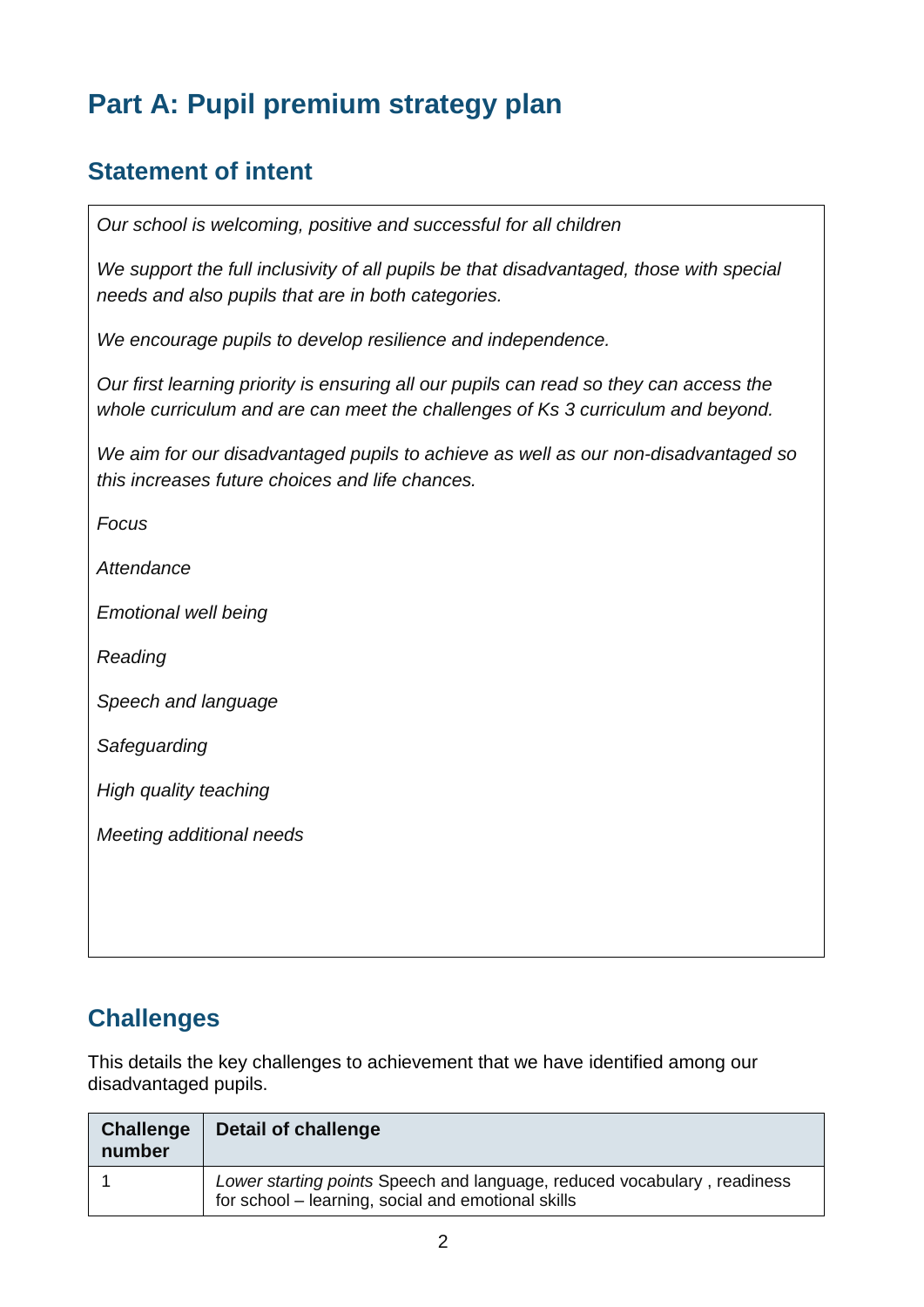|   | Personal safety –lack positive mental attitudes, high CP, negative impact of<br>dependencies on alcohol, drugs and poverty within families                        |
|---|-------------------------------------------------------------------------------------------------------------------------------------------------------------------|
| З | Physical and mental health needs of community - rate of diabetes high,<br>respiratory illness well above national trends                                          |
|   | Wider life experience – 40% adult population not access to a car, affects<br>aspirations and wider life experiences. This is a remote part of East Yorkshire      |
| 5 | Some Withernsea postcodes are in bottom 1% nationally for childhood<br>deprivation – with all the issues that deprivation can bring                               |
| 6 | Lack of diversity-live in a predominately white, working class area-although<br>this is starting to become more diversified – this also brings further challenges |

### **Intended outcomes**

This explains the outcomes we are aiming for **by the end of our current strategy plan**, and how we will measure whether they have been achieved.

| Intended outcome                                                    | <b>Success criteria</b>                                                                                                                  |
|---------------------------------------------------------------------|------------------------------------------------------------------------------------------------------------------------------------------|
| Good attendance and attendance matching<br>non disadvantaged pupils | Equal attendance between the 2 groups<br>Good attendance by both groups - 96%<br>(covid is impacting on attendance target at<br>present) |
| Good start to EYFS – closing gaps on entry                          | 70% at expected level of development at<br>year end                                                                                      |
| Phonics – Year 1 and Year 2 phonics<br>screening                    | Aim 90% + by end of Year 2 to pass phonics<br>screening                                                                                  |
| End of Ks 2 pupils continue to close gaps                           | School reaching national averages for<br>reading, writing and maths, continued<br>progress from year to year.                            |
| Pupils feel safe in school, know they can talk<br>to an adult       | 99% feedback from pupils in pupil<br>questionnaires-they feel safe, know they<br>are listened to and know who they can talk<br>too.      |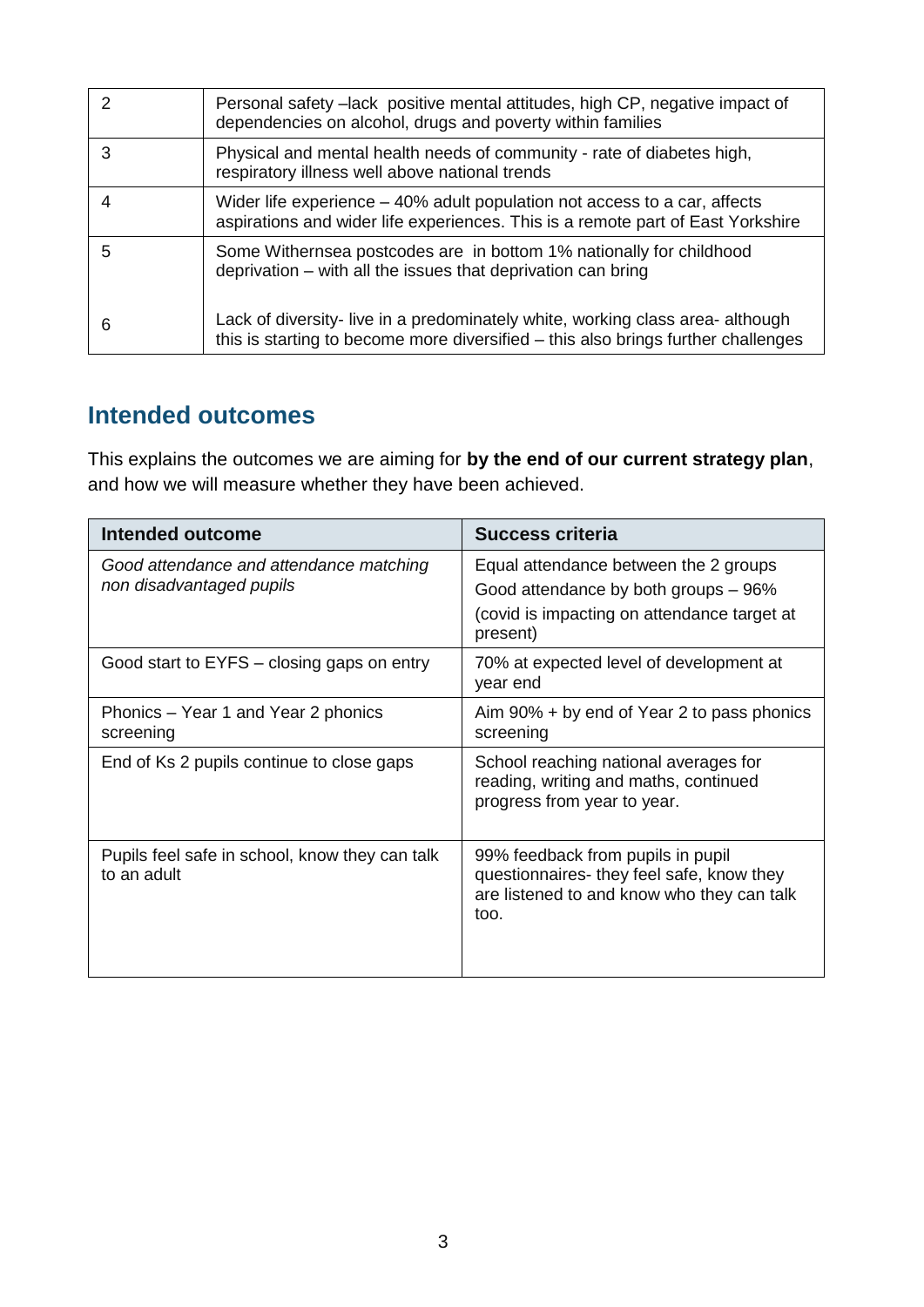## **Activity in this academic year**

This details how we intend to spend our pupil premium (and recovery premium funding) **this academic year** to address the challenges listed above.

### **Teaching (for example, CPD, recruitment and retention)**

Budgeted cost: £158,316

| <b>Activity</b>                                                                                                                       | <b>Evidence that supports this</b><br>approach                                                                                                                                   | <b>Challenge</b><br>number(s)<br>addressed |
|---------------------------------------------------------------------------------------------------------------------------------------|----------------------------------------------------------------------------------------------------------------------------------------------------------------------------------|--------------------------------------------|
| Phonics .- Cpd for all<br>staff in Ks 1, EYFS and<br>support staff Ks 2                                                               | Ensuring phonics delivered well by<br>confident highly trained staff.<br>(reading framework - July 21)                                                                           | 1 and all                                  |
| Phonics lead-<br>monitoring, coaching,<br>support phonic<br>development                                                               | Ensuring an effective lead, able to<br>monitor, coach - means phonics high<br>priority and pupil progress always a<br>focus<br>(reading framework July 21)                       | 1 and all                                  |
| AHT upper Ks 2 –<br>supporting teaching<br>groups in years 5 and 6<br>to ensure pupils<br>maintain/accelerate<br>progress reduce gaps | Small group work- specific focus-<br>targeted intervention<br>Case studies of individual<br>improvements                                                                         | 1,3                                        |
| <b>Smaller EYFS classes</b><br>to focus greater teacher<br>attention on those just<br>starting school                                 | Children feel safe, secure, establish<br>good relationship and trust with key<br>worker – focus on learning as other<br>needs are also met. Start to close gaps<br>at the start. | All                                        |
| Educational psychology<br><b>CPD</b>                                                                                                  | Highly trained staff in SEN provisions<br>meeting children's needs more<br>effectively - behaviour well supported,<br>enabling a focus on learning progress                      | 1,3                                        |
| <b>Experienced Teacher</b><br>to support high level<br>SEMH pupils to make<br>progress                                                | Children safe and secure, able to<br>focus on their needs to ensure<br>personal progress                                                                                         | 1, 2                                       |

## **Targeted academic support (for example, tutoring, one-to-one support structured interventions)**

Budgeted cost: £23,189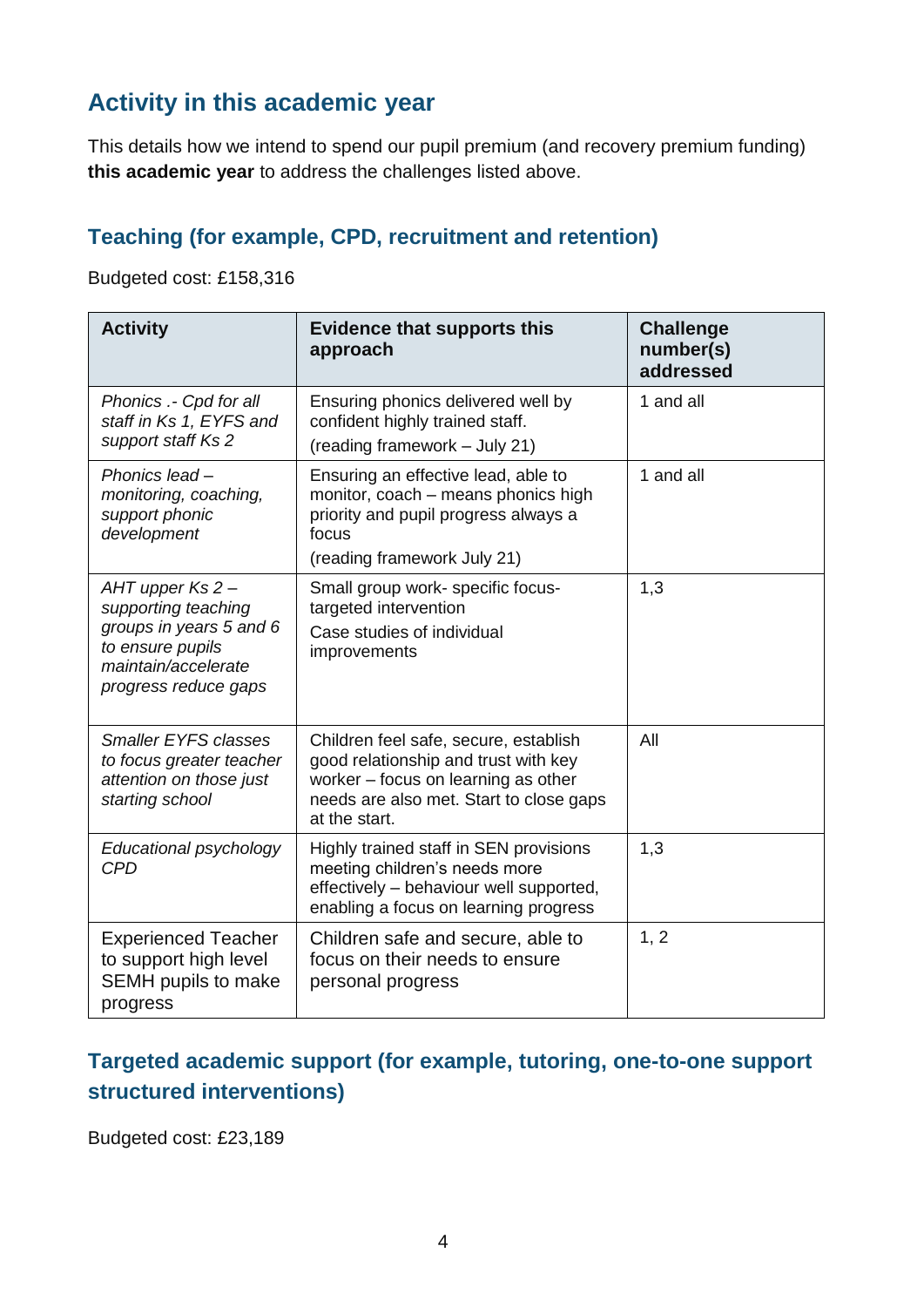| <b>Activity</b>                                                                 | <b>Evidence that supports this</b><br>approach                                                                                                                                                                       | <b>Challenge</b><br>number(s)<br>addressed |
|---------------------------------------------------------------------------------|----------------------------------------------------------------------------------------------------------------------------------------------------------------------------------------------------------------------|--------------------------------------------|
| <b>Phonics EYFS and</b><br>$Ks$ 1 – catch up and<br>coaching bottom 20%         | Focus on the bottom 20% and<br>accelerate progress – vision of all<br>children able to read                                                                                                                          | 1 and all                                  |
| Phonics Ks 2-<br>intervention groups for<br>those still on phonics<br>programme | Focus on ensuring all of Ks 2 read<br>ready to access Ks 2 and then Ks 3<br>curriculum<br>Small group focussed support                                                                                               | 1 and all                                  |
| Speech and language<br>programme and speech<br>therapy                          | Case studies of pupils making good<br>progress with speech which then<br>impacts on their reading<br>(waiting list for NHS so pupils not held<br>back due to lack of NHS resources)                                  | 1                                          |
| Educational psychology<br>support                                               | Case studies of prompt assessments<br>and ways forward to support pupil<br>learning in class and more effectively<br>meet their needs.<br>Overcomes LA waiting list and children<br>waiting to have their needs met. | 1                                          |

## **Wider strategies (for example, related to attendance, behaviour, wellbeing)**

### Budgeted cost: £123,041

| <b>Activity</b>                                                                                | <b>Evidence that supports this</b><br>approach                                                                                                                                 | <b>Challenge</b><br>number(s)<br>addressed |
|------------------------------------------------------------------------------------------------|--------------------------------------------------------------------------------------------------------------------------------------------------------------------------------|--------------------------------------------|
| Attendance officer                                                                             | Liaise with parents, offer support,<br>challenge, home visits- many case<br>studies in school of positive impact and<br>improved attendance                                    | All                                        |
| Additional safeguarding<br>officer                                                             | High numbers of families needing<br>support, High CP and CIN numbers<br>able to support these families and<br>ensure children more readily able to be<br>a good place to learn | $\overline{2}$                             |
| <b>Emotional well being</b><br>workers - supporting<br>wide range of pupils<br>emotional needs | Pupils need to feel safe and secure to<br>focus on learning                                                                                                                    | 2,3                                        |
| School trip subsidy and<br>working with other<br><b>HCAT</b> schools- visits                   | Widening horizons- pupils greater<br>awareness society they live in – will be                                                                                                  | 6, 4                                       |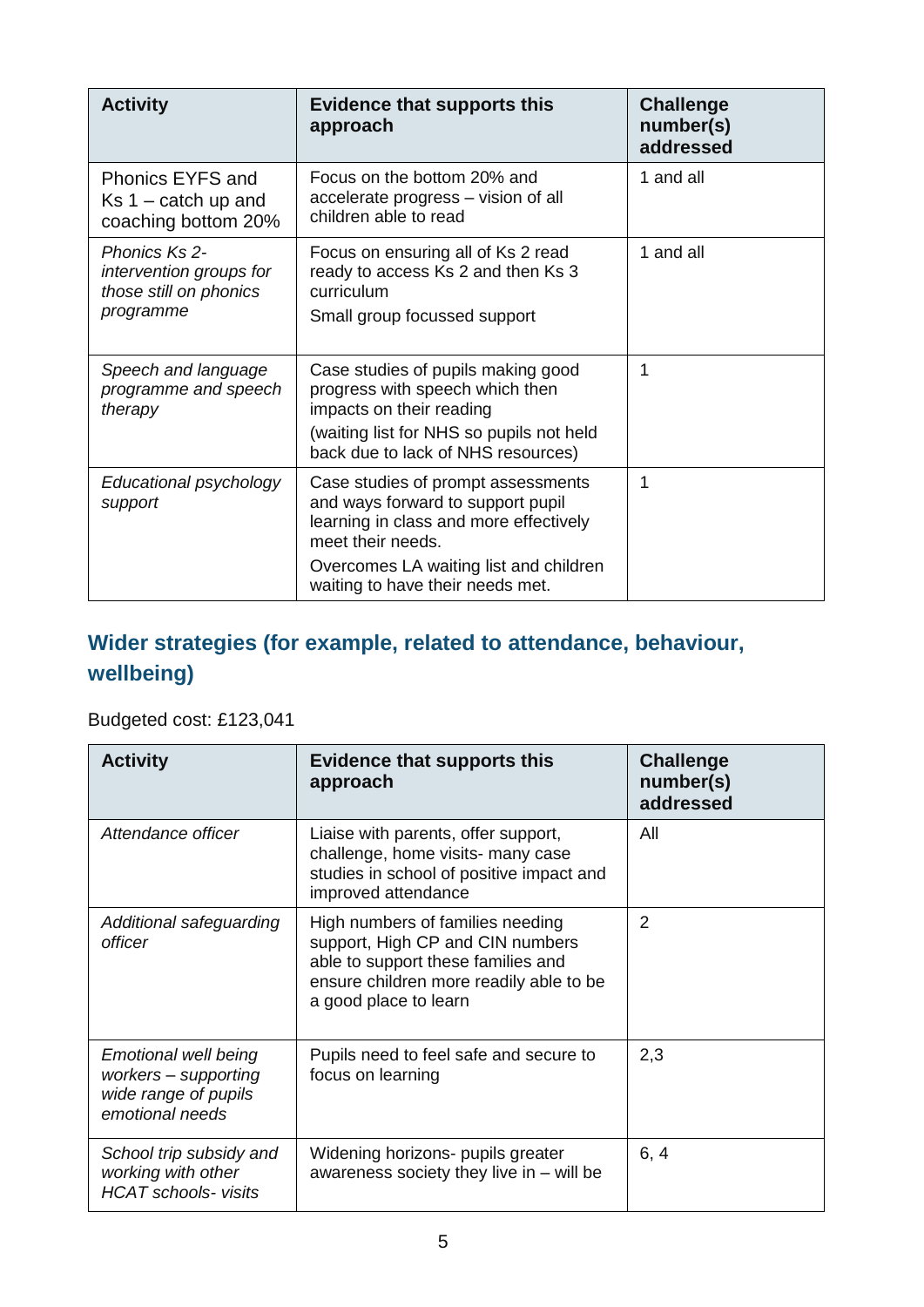| etc to appreciate<br>diversity within our<br><b>HCAT</b> family and<br>beyond | better citizens of British society-<br>increase ambition and life choices<br>Ensuring this is a driver in the wider<br>curriculum - is also part of HCAT<br>signature- core value of our trust |  |
|-------------------------------------------------------------------------------|------------------------------------------------------------------------------------------------------------------------------------------------------------------------------------------------|--|
|                                                                               |                                                                                                                                                                                                |  |

# **Total budgeted cost: £304,546**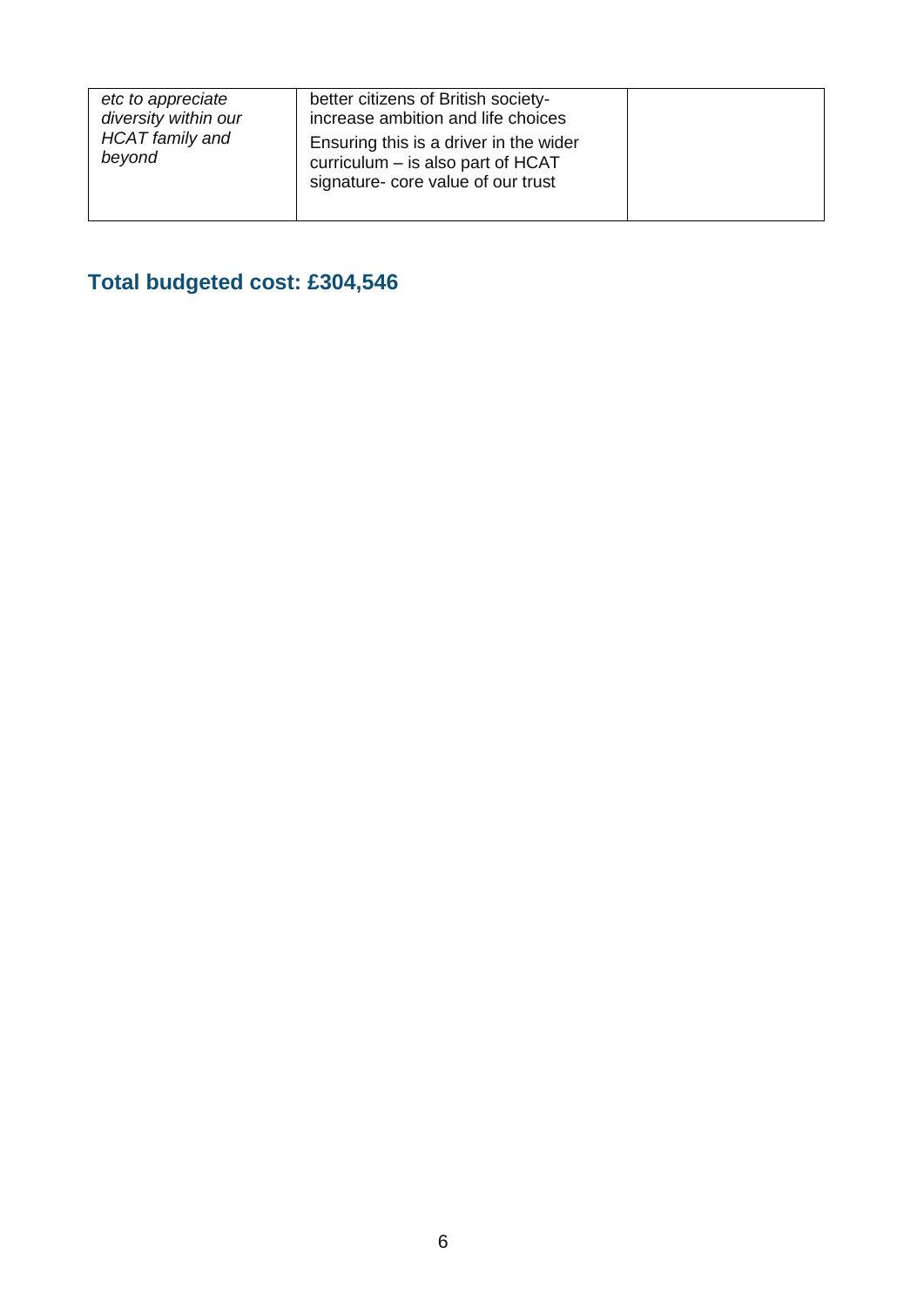# **Part B: Review of outcomes in the previous academic year**

## **Pupil premium strategy outcomes**

This details the impact that our pupil premium activity had on pupils in the 2020 to 2021 academic year.

*Pupils engaged with remote learning or were able to access school. During second lockdown we had 35- 40% of pupils in school* 

*Over 100 devices given out so pupils able to work remotely* 

*90% pupils engaged with remote learning.* 

*Emotional well being workers able to keep in contact with vulnerable children- in school, home doorstep visits and on teams- pupils supported well with their mental emotional health* 

*Phonics continued- inc coaching of bottom 20% - via teams and zoom as well as in school – so progress in phonics effective* 

*Private speech and language programmes therapist visited children in school throughout, NHS worked remotely* 

*Private educational psychologist – attended school supported pupils in class with learning, delivered CPD for staff- enabled effective provision in SEN provisions. LA psychologists continued to work remotely – used more for EHCP applications and EHCP reviews* 

*Attendance has been affected and will need to be a big focus next year.* 

### **Externally provided programmes**

*Please include the names of any non-DfE programmes that you purchased in the previous academic year. This will help the Department for Education identify which ones are popular in England*

| <b>Programme</b> | <b>Provider</b>                  |
|------------------|----------------------------------|
| Read, write Inc  | Outward Grange – reading support |
|                  |                                  |